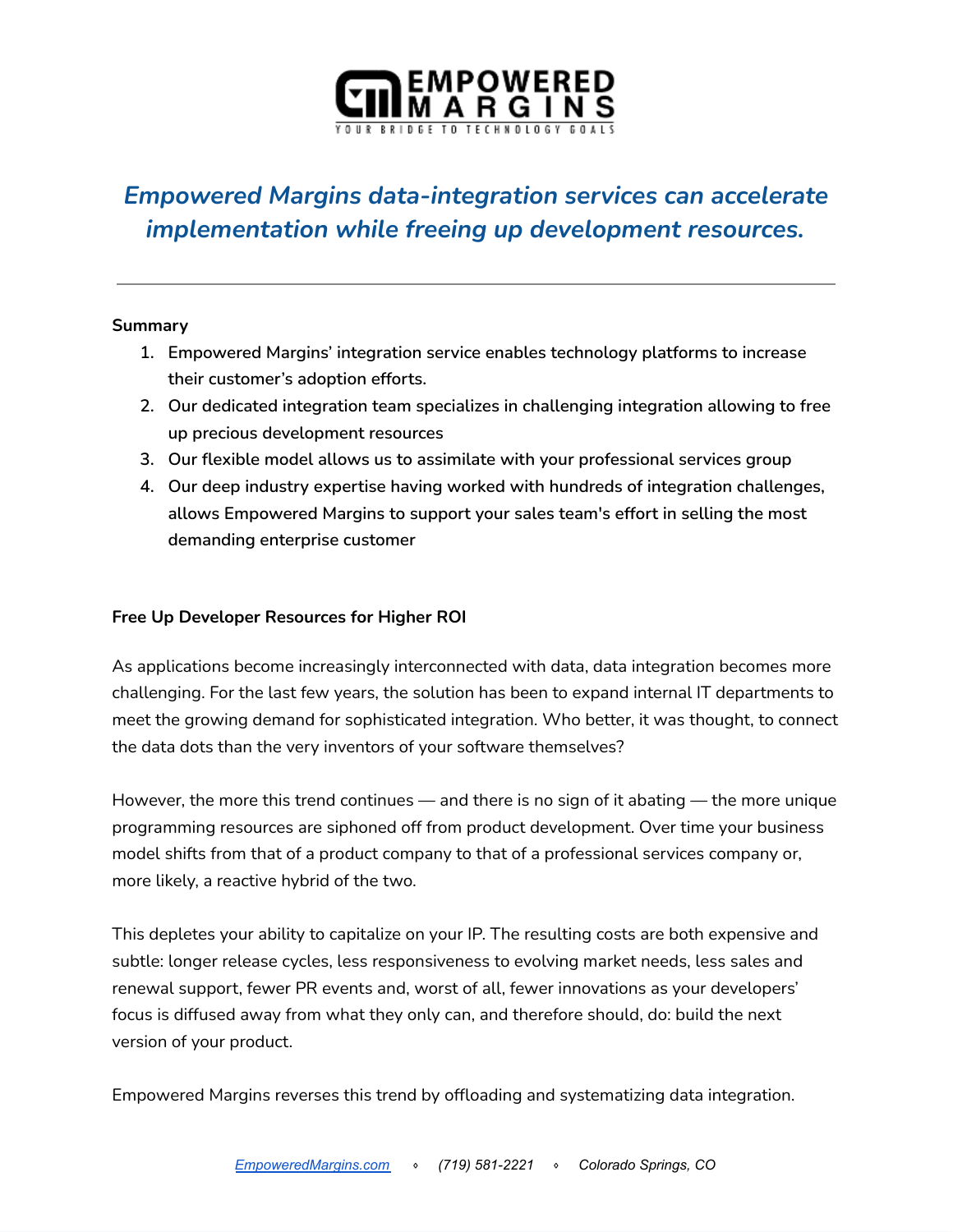#### **Upward Spiral**

Under the framework of a Master Services Agreement, our Professional Services Team processes Work Orders for providers, often on a white-labeled basis. These Work Orders utilize provider APIs to customize integrations for their customers in a fast-moving and, yet, methodical queue.

This rapidly adds to the providers' user bases while freeing their internal programming resources to develop their applications further. This has led to a more rapid release schedule which has, in turn, generated more renewals, buzz and new customers for the provider than would otherwise have been possible, in a virtuous circle that continues to spiral up.

All of these organizations invest this kind of trust with us because of the careful attention we bring to each project. It doesn't hurt, either, that we are ISO certified, HIPAA compliant and run our own cybersecurity business unit. In some cases, providers have even asked us to improve their APIs. Our process for our integration services on behalf of providers involves the following steps:

- A Discovery Call to identify the provider's integration goals
- Allocation of an internal team of dedicated resources to undergo training with the goal of learning the provider's code as well as the provider.
- Assignment of a project manager to act as a single point of contact to liaise between the provider and the internal technical team
- Initial implementation(s) in concert with the provider to ensure our team learns the nuances of the platform in a live environment, including server and RDP setup, platform installation, configuration and customization.
- Ongoing implementations solo. We implement as many Work Orders as you want at the agreed-upon frequency, while you focus on leveraging your development resources on what you only can do, earning a higher ROI in the process.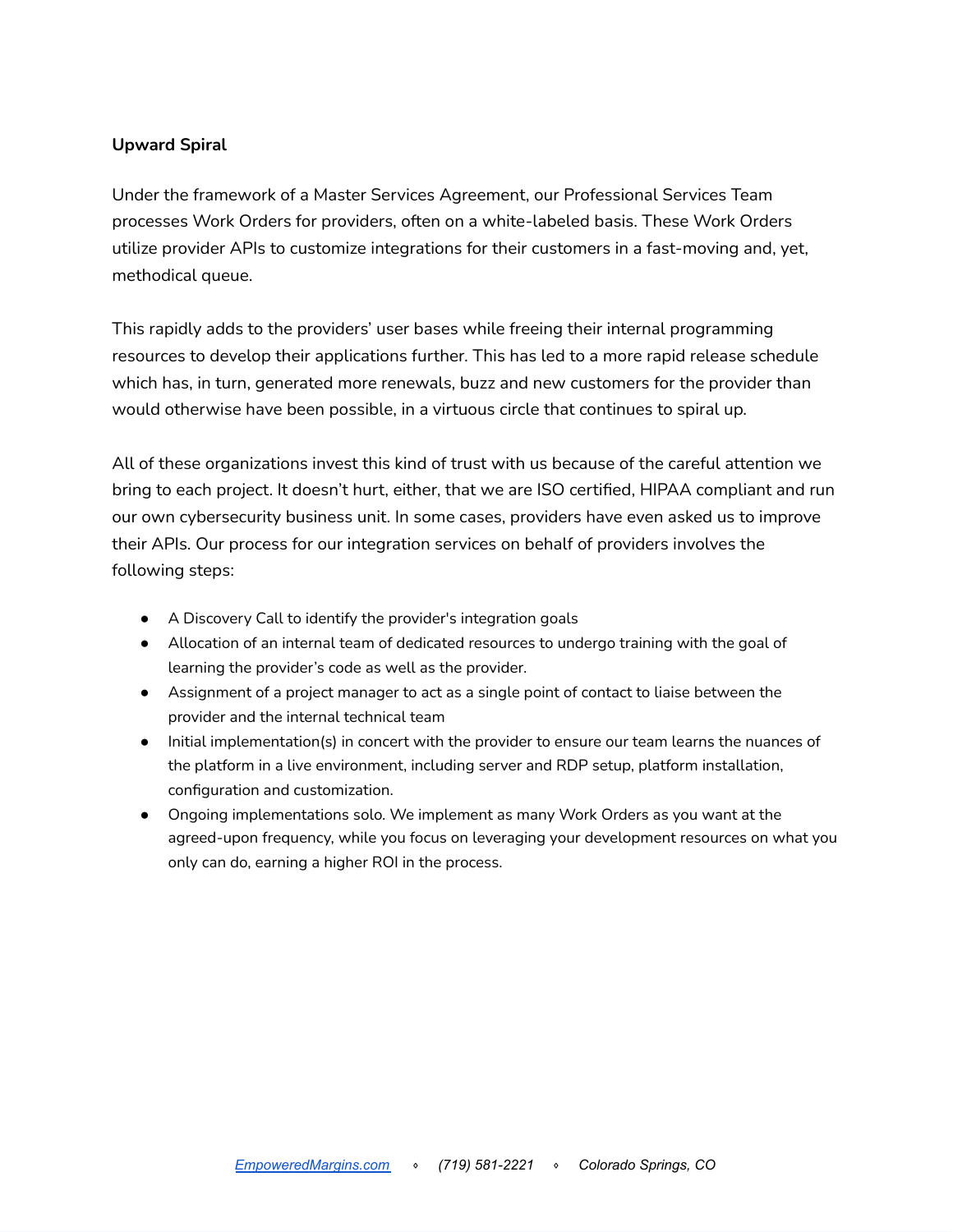| <b>Email Marketing</b>                  |                               |                               |                                    |                             |                              | <b>Surveys</b>     |
|-----------------------------------------|-------------------------------|-------------------------------|------------------------------------|-----------------------------|------------------------------|--------------------|
| mailchimp                               | <b>Benchmarking</b>           | $\frac{1}{2}$ informz         |                                    |                             | <b>C</b> j checkbox          | <b>WorldAPP</b>    |
| KLAVIYO                                 | Constant<br>Contact           | pardot                        |                                    |                             | qualtrics.                   | SurveyMonkey       |
| <b>Webinar</b>                          |                               |                               |                                    |                             |                              | <b>AMS</b>         |
| <b>s</b> aventri<br><b>GoTo</b> Webinar | <b>BigMarker</b><br>$C2$ zoom | Social <sup>27</sup><br>cvent |                                    | 弊<br>vourmembership         | Microsoft<br>Dynamics CRM    | MemberSuite o      |
| <b>Single Sign-On</b>                   |                               |                               | <b>EMPOWERED</b>                   |                             | <b>Business Intelligence</b> |                    |
|                                         | WORDPRESS EVERWISE            | Solidatus                     | YOUR RRIDGE TO TECHNOLOGY<br>G0415 |                             | <b>III</b> Power BI          | <b>DOMO</b>        |
| <b>TPS Access</b>                       |                               |                               |                                    |                             |                              | <b>Accounting</b>  |
| WILEY                                   | ×.                            | ELSEVIER Sage                 |                                    | <b><i>O</i></b> quickbooks. | Microsoft<br>All Dynamics GP | C Intacct.         |
| <b>CRM</b> Integration                  |                               |                               |                                    |                             |                              | e-learning         |
| salesforce                              | sugarcrm HubSpot              |                               |                                    |                             | moodle                       | Think <sup>®</sup> |

#### **Why Empowered Margins?**

Empowered Margins is a data management company headquartered in Colorado Springs with nearly ten years of integration experience and 50 highly skilled developers. Working primarily in the association, insurance and healthcare verticals, we have built dozens of integrations and deployed them to nearly 100 clients. We have learned from integrations across platforms we see over and over enabling us to develop familiarity and scalability.

We have specialized in integrations because they combine our unique skill sets in data, particularly warehousing, analytics and visualization, with our global reputation for being able to get the most out of any API. In addition, we find data integrations especially fulfilling, because they welcome end users into feature-rich platforms that facilitate vital transactions which move forward these mission-critical industries.

With our help, millions of end-users can do important work because they have daily access to the right data for the right audience at the right time.

#### **Industry Reputation**

Due to our unusually successful integrations track record, we have become known in our industries as the integrator who can complete even the most challenging assignments on time and on budget. Our experience with so many platforms allows us to anticipate problems before they occur.